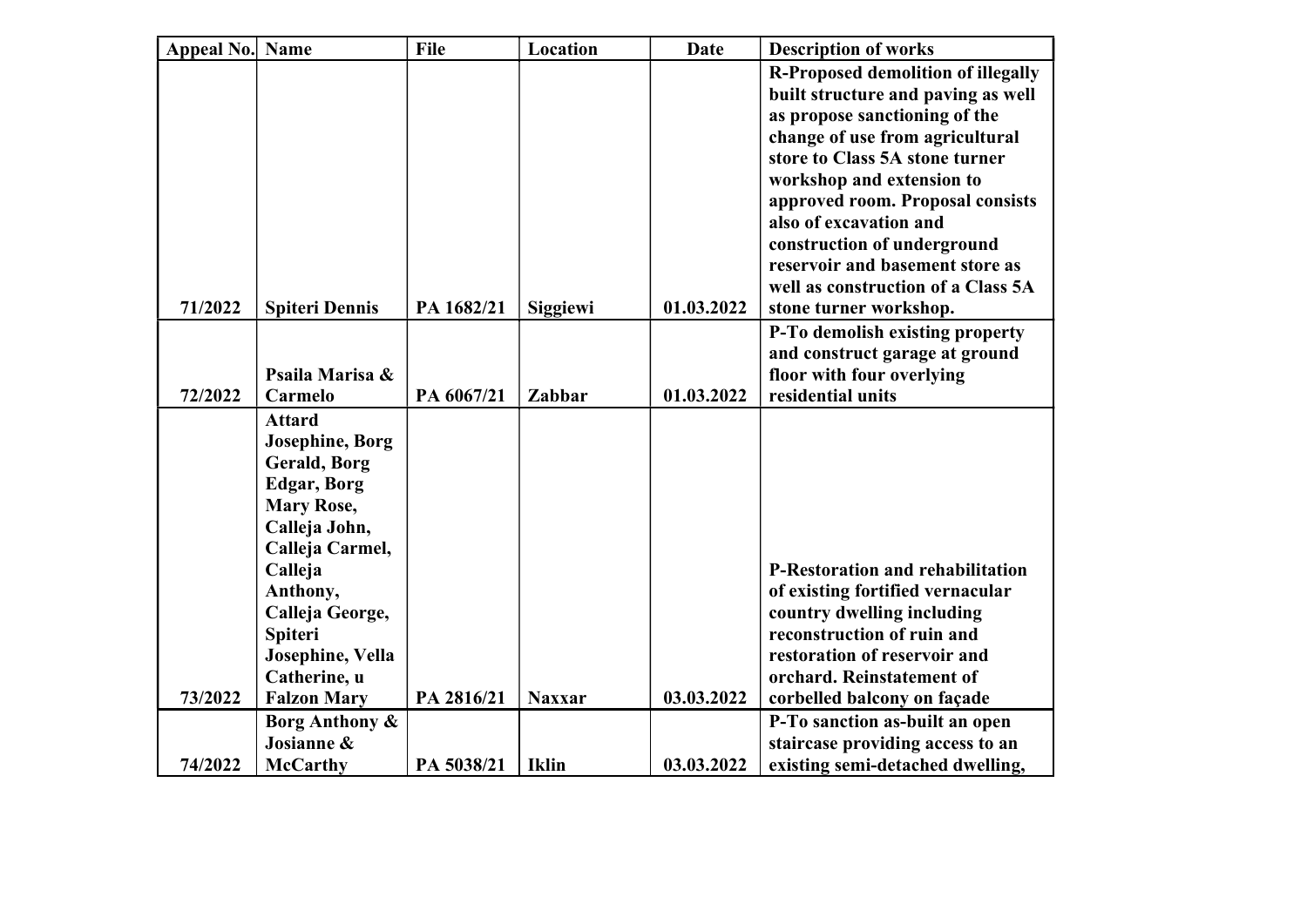|         | <b>Stephen</b>       |            |                      |            | revised front garden layout as well<br>as new railing and gates.                                                                                                                                                                                                                                                                                                                    |
|---------|----------------------|------------|----------------------|------------|-------------------------------------------------------------------------------------------------------------------------------------------------------------------------------------------------------------------------------------------------------------------------------------------------------------------------------------------------------------------------------------|
|         |                      |            |                      |            | <b>R-Proposed construction of</b>                                                                                                                                                                                                                                                                                                                                                   |
| 75/2022 | Sultana Ann          | PA 6519/21 | <b>Naxxar</b>        | 03.03.2022 | farmhouse and pool                                                                                                                                                                                                                                                                                                                                                                  |
|         |                      |            |                      |            | C-To regularise maisonette as                                                                                                                                                                                                                                                                                                                                                       |
| 76/2022 | <b>Hili Ruben</b>    | RG 1194/21 | <b>Sta Venera</b>    | 03.03.2022 | built                                                                                                                                                                                                                                                                                                                                                                               |
| 77/2022 | <b>Vella Anthony</b> | EC 0019/22 | <b>Sannat - Gozo</b> | 04.03.2022 | $E-$                                                                                                                                                                                                                                                                                                                                                                                |
| 78/2022 | <b>Cassar Mark</b>   | PA 4345/21 | <b>Marsa</b>         | 04.03.2022 | <b>R-Demolition of existing structure</b><br>and construction of industrial<br>garage complex (Class 5A, Class<br><b>6A, Class 8)</b>                                                                                                                                                                                                                                               |
| 79/2022 | Scicluna Joseph      | PA 0956/21 | Luqa                 | 07.03.2022 | <b>C-Alterations to approved Class</b><br>4B shop and offices approved as<br>per PA/05937/19 including<br>internal re-planning, extension<br>and insertion of a platform lift.<br>Use of Class 4B shop as a<br>pharmacy and change of use of<br><b>Class 4A offices into Class 2A</b><br>clinics. Fixing of a/c units.<br>Removal of additional skin next to<br>the 3rd party wall. |
| 80/2022 | <b>Mifsud Angelo</b> | PA 5224/21 | <b>Naxxar</b>        | 08.03.2022 | R-Use of Class 6A storage for<br>agricultural equipment of a<br>manure shed approved as per<br>PA/05925/06, including<br>construction of rubble walls,<br>alterations and sanctioning of<br>cesspit as b                                                                                                                                                                            |
|         |                      |            |                      |            | R-To construct penthouse on                                                                                                                                                                                                                                                                                                                                                         |
| 81/2022 | <b>Attard Marco</b>  | PA 6202/21 | <b>Xaghra</b>        | 08.03.2022 | existing flats and garages.                                                                                                                                                                                                                                                                                                                                                         |
| 82/2022 | <b>Vella Vincent</b> | PA 4774/21 | <b>Mgarr</b>         | 08.03.2022 | <b>R-Outline application - Proposed</b><br>end of scheme development along<br>existing blank party wall -                                                                                                                                                                                                                                                                           |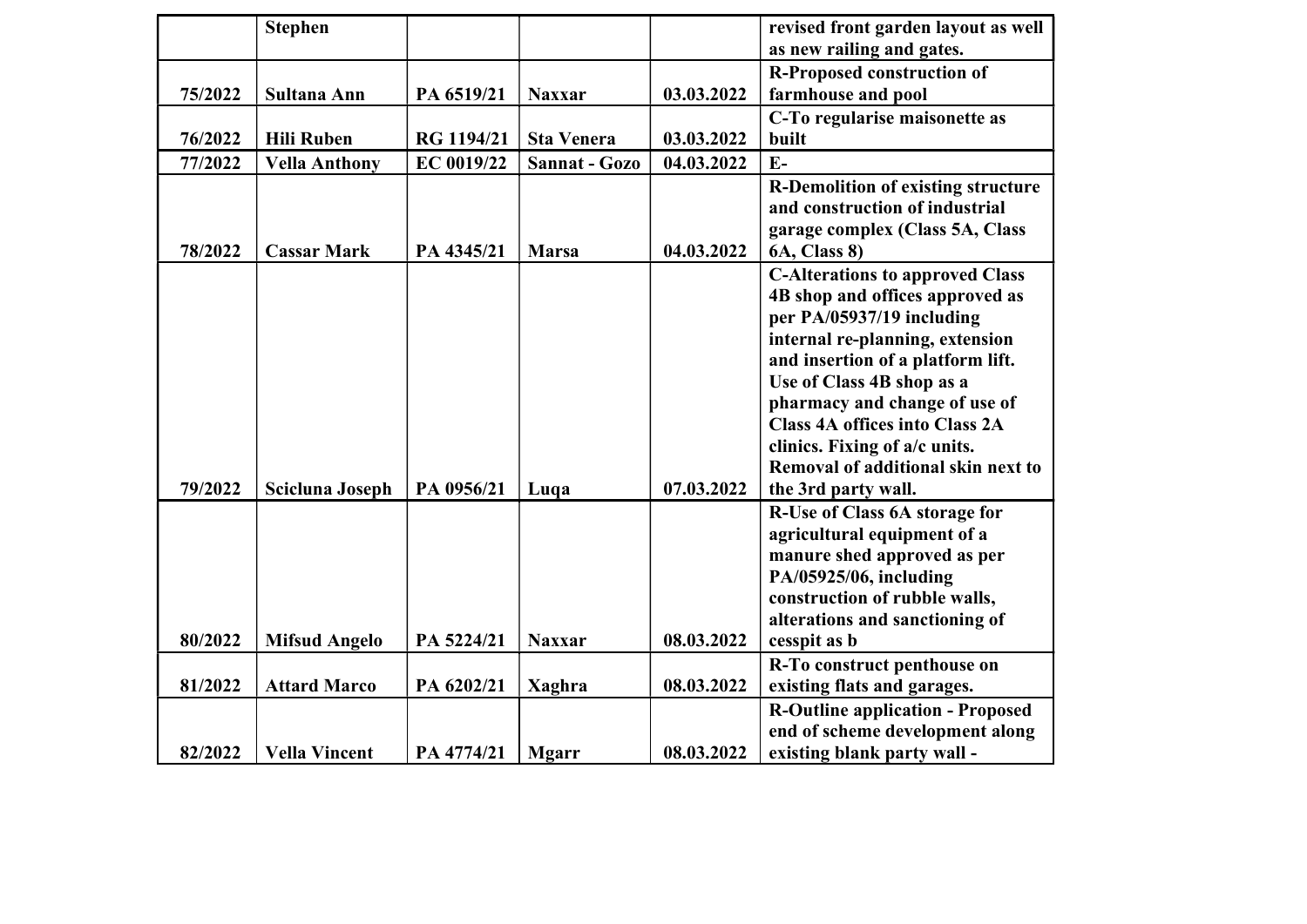|         |                         |            |                 |            | proposal includes basement           |
|---------|-------------------------|------------|-----------------|------------|--------------------------------------|
|         |                         |            |                 |            | garage with car parking spaces,      |
|         |                         |            |                 |            | garage and apartment at ground       |
|         |                         |            |                 |            | floor level and apartments at first, |
|         |                         |            |                 |            | second, third and receded floor      |
|         |                         |            |                 |            | level.                               |
| 83/2022 | <b>Cachia Michael</b>   | PA 9609/19 | <b>Naxxar</b>   | 10.03.2022 | <b>R-To sanction livestock farm</b>  |
|         |                         |            |                 |            | R-Construction of rabbit farm,       |
|         |                         |            |                 |            | horse stable, underground            |
|         |                         |            |                 |            | reservoir and ancillary facilities.  |
|         |                         |            |                 |            | Sanctioning of beaten earth access   |
| 84/2022 | <b>Elouni Chokri</b>    | PA 1964/21 | <b>Siggiewi</b> | 11.03.2022 | and reinstatement of rubble walls.   |
|         |                         |            |                 |            | R-To erect a canopy with             |
|         |                         |            |                 |            | retractable roof on public land in   |
|         |                         |            |                 |            | front of South Stakes (as per        |
|         |                         |            |                 |            | approved encroachment                |
| 85/2022 | <b>Micallef Antoine</b> | PA 6852/21 | <b>Birgu</b>    | 14.03.2022 | GLA12/2021/0657                      |
|         |                         |            |                 |            | P-To sanction internal/external      |
|         |                         |            |                 |            |                                      |
|         |                         |            |                 |            | variations from previous             |
|         |                         |            |                 |            | approved permit, PA00323/08, as      |
|         |                         |            |                 |            | shown in conventional colours.       |
|         |                         |            |                 |            | <b>Variations include: slight</b>    |
|         |                         |            |                 |            | modifications to façade, addition    |
|         |                         |            |                 |            | of Oppramorta at services level on   |
|         |                         |            |                 |            | façade and on appogg side, railing   |
|         |                         |            |                 |            | at service level, installation of    |
|         |                         |            |                 |            | chimney, roofing of back terrace,    |
|         | Agius Arthur &          |            |                 |            | and maintenance staircase to         |
| 86/2022 | Georgette               | PA 3226/21 | <b>Qormi</b>    | 15.03.2022 | access services level.               |
|         |                         |            |                 |            | P-To sanction changes from that      |
|         |                         |            |                 |            | approved in PB 5332/87. Proposed     |
|         |                         |            |                 |            | change of use from Garage / Store    |
|         | Schembri                |            |                 |            | to Class 5A (IT and electronic       |
| 87/2022 | Carmel                  | PA 6059/21 | Zebbug          | 15.03.2022 | repairs).                            |
| 88/2022 | <b>Pieta Estates</b>    | PA 8485/20 | Pieta           | 16.03.2022 | <b>R-Restoration of dilapidated</b>  |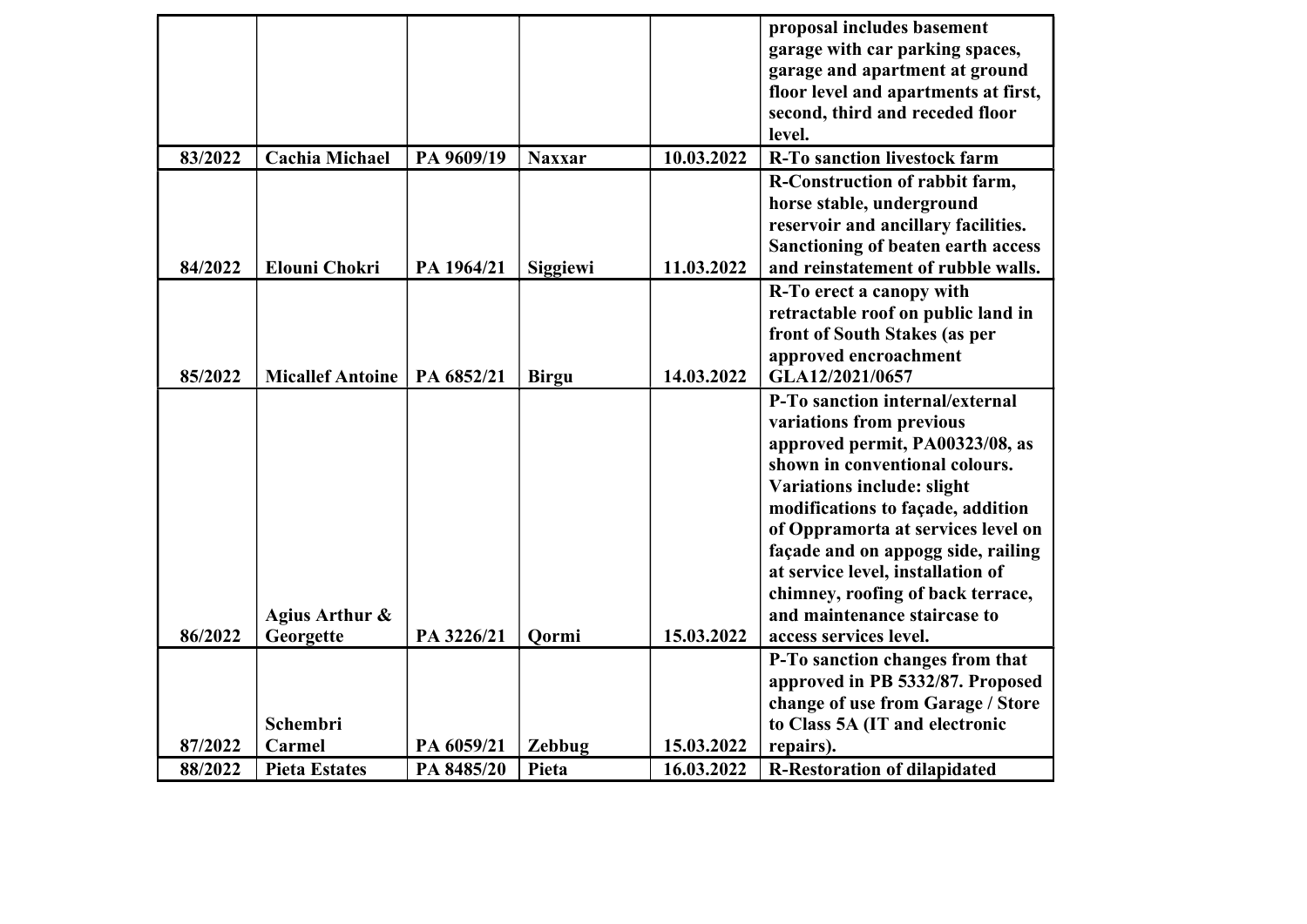|         | Limited                                                                               |                   |              |            | townhouse and change of use to<br><b>Class 3A. Works include</b><br>restoration of facade and original<br>structure, removal of accretions to<br>the property and addition of guest<br>rooms with various garden<br>terraces. |
|---------|---------------------------------------------------------------------------------------|-------------------|--------------|------------|-------------------------------------------------------------------------------------------------------------------------------------------------------------------------------------------------------------------------------|
|         | <b>Talarico</b><br>Eleonora, Agius<br><b>Michael</b> , Agius<br>May,<br>O'Shaughnessy |                   |              |            | P-Proposed internal alterations to<br>first floor maisonette to create a<br>duplex with the ground floor and                                                                                                                  |
|         | David & Zarb                                                                          |                   |              |            | proposed construction of 3                                                                                                                                                                                                    |
| 89/2022 | <b>Aaron</b>                                                                          | PA 4876/21        | Gzira        | 16.03.2022 | apartments and a recessed unit                                                                                                                                                                                                |
|         |                                                                                       |                   |              |            | P-To propose 2 discharge points<br>along the facades for the discharge                                                                                                                                                        |
|         |                                                                                       |                   |              |            | of clean/filtered air and removal                                                                                                                                                                                             |
|         |                                                                                       |                   |              |            | of illegal discharge point at roof                                                                                                                                                                                            |
|         |                                                                                       |                   |              |            | level. Sanctioning of planters                                                                                                                                                                                                |
|         |                                                                                       |                   |              |            | along a pedestrian area and also                                                                                                                                                                                              |
|         |                                                                                       |                   |              |            | the fixing of a sign and retractable                                                                                                                                                                                          |
|         |                                                                                       |                   |              |            | awnings from that approved by<br>way of PA0084/13. Signs, outdoor                                                                                                                                                             |
|         | Grech                                                                                 |                   |              |            | a/c units and screening are being                                                                                                                                                                                             |
| 90/2022 | <b>Christopher</b>                                                                    | PA 2064/21        | <b>Mosta</b> | 18.03.2022 | removed.                                                                                                                                                                                                                      |
|         |                                                                                       |                   |              |            | R-To demolish an existing                                                                                                                                                                                                     |
|         |                                                                                       |                   |              |            | terraced house and construct: 1. A                                                                                                                                                                                            |
|         |                                                                                       |                   |              |            | ground-floor private car garage                                                                                                                                                                                               |
|         | <b>Agius</b>                                                                          |                   |              |            | 2. Three (3) apartments 3. A                                                                                                                                                                                                  |
| 91/2022 | Christopher                                                                           | PA 3615/21        | <b>Marsa</b> | 18.03.2022 | penthouse                                                                                                                                                                                                                     |
|         |                                                                                       |                   |              |            | P-Proposed demolition of existing                                                                                                                                                                                             |
|         |                                                                                       |                   |              |            | boundary wall, part excavation,                                                                                                                                                                                               |
|         | <b>Qala Local</b>                                                                     |                   |              |            | and construction of a single                                                                                                                                                                                                  |
| 92/2022 | Council                                                                               | PA 1129/21        | Qala - Gozo  | 21.03.2022 | dwelling                                                                                                                                                                                                                      |
| 93/2022 | <b>PB</b> Group                                                                       | <b>DN 1525/21</b> | Paola        | 23.03.2022 | R-Clearing and excavation of site,                                                                                                                                                                                            |